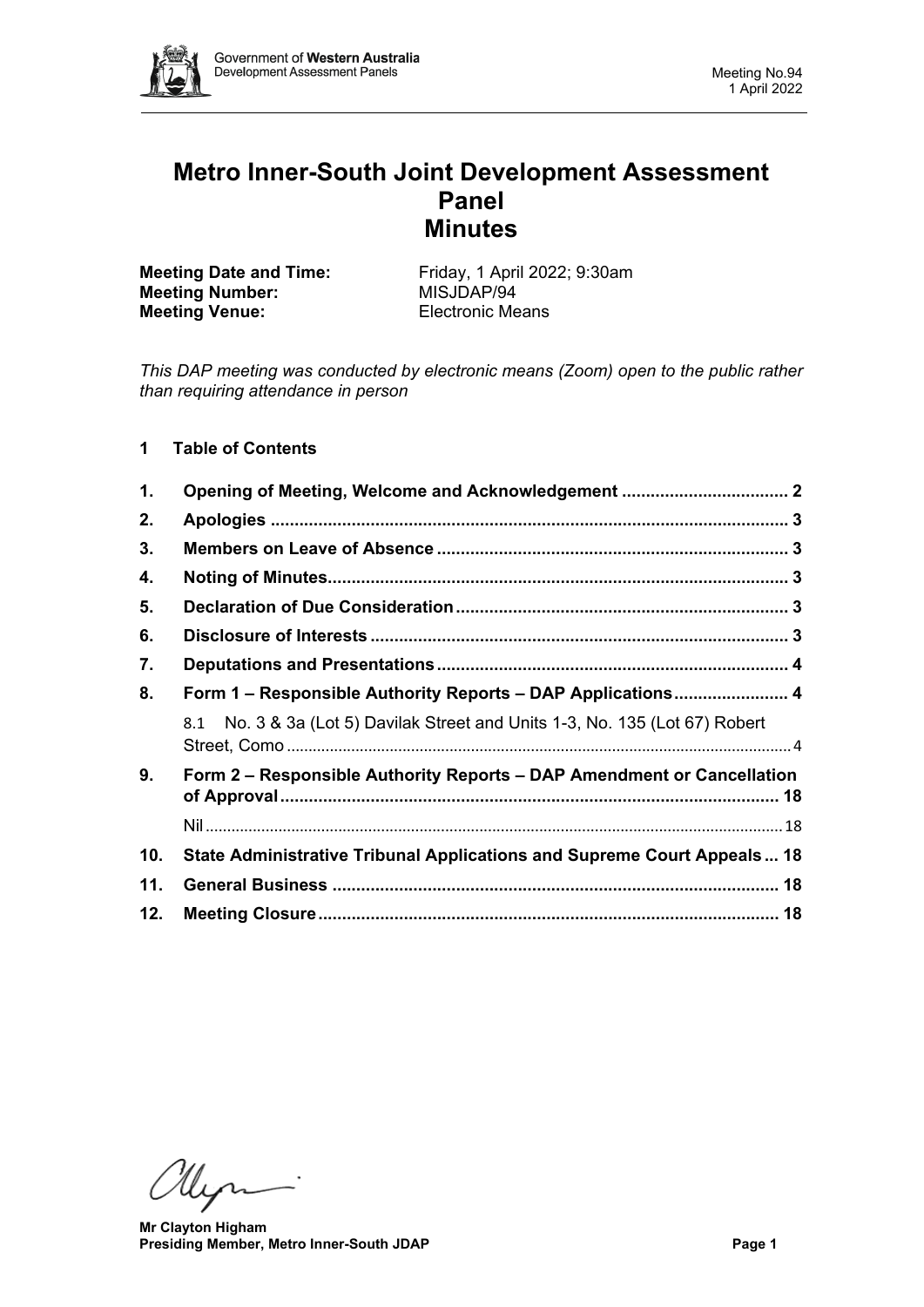

# **Attendance**

# **DAP Members**

Mr Clayton Higham (Presiding Member) Ms Rachel Chapman (Deputy Presiding Member) Mr Jason Hick (A/Third Specialist Member) Cr Glenn Cridland (Local Government Member, City of South Perth) Cr Carl Celedin (Local Government Member City of South Perth)

# **Officers in attendance**

Ms Fiona Mullen (City of South Perth) Ms Laura Kelliher (City of South Perth) Mr Richard Farmer (City of South Perth)

## **Minute Secretary**

Mr Christopher Dodson (DAP Secretariat) Ms Adele McMahon (DAP Secretariat)

## **Applicants and Submitters**

Mr Paul Nguyen (Shawmac) Mr Felipe Soto (Space Collective Architects) Ms Mandy Leung (Space Collective Architects)

#### **Members of the Public / Media**

There were 5 members of the public in attendance.

<span id="page-1-0"></span>Ms Nadia Budihardjo from Business News from was in attendance.

#### **1. Opening of Meeting, Welcome and Acknowledgement**

The Presiding Member declared the meeting open at 9:30am on 1 April 2022 and acknowledged the traditional owners and paid respect to Elders past and present of the land on which the meeting was being held.

The Presiding Member announced the meeting would be run in accordance with the DAP Standing Orders 2020 under the *Planning and Development (Development Assessment Panels) Regulations 2011.*

# **1.1 Announcements by Presiding Member**

The Presiding Member advised that panel members may refer to technical devices, such as phones and laptops, throughout the meeting to assist them in considering the information before them.

llen

**Mr Clayton Higham Presiding Member, Metro Inner-South JDAP Page 2 Page 2**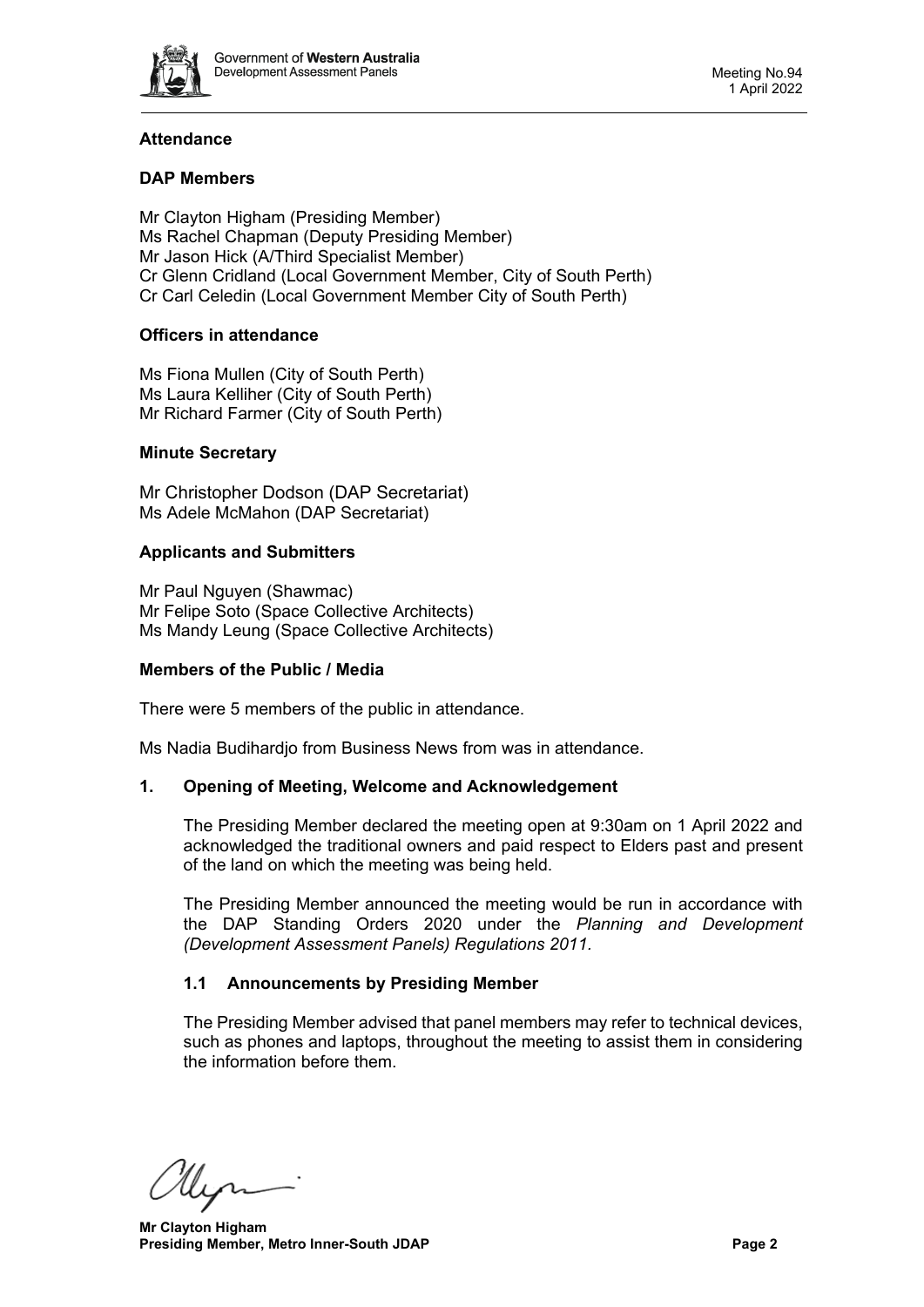

The Presiding Member advised that in accordance with Section 5.16 of the DAP Standing Orders 2020 which states *'A person must not use any electronic, visual or audio recording device or instrument to record the proceedings of the DAP meeting unless the Presiding Member has given permission to do so.',* the meeting would not be recorded.

In response to the COVID-19 situation, this meeting was convened via electronic means (Zoom). Members were reminded to announce their name and title prior to speaking.

# <span id="page-2-0"></span>**2. Apologies**

Mr Peter Lee (Third Specialist Member) Cr Stephen Russell (City of South Perth)

# <span id="page-2-1"></span>**3. Members on Leave of Absence**

Nil.

# <span id="page-2-2"></span>**4. Noting of Minutes**

DAP members noted that signed minutes of previous meetings are available on the [DAP website.](https://www.dplh.wa.gov.au/about/development-assessment-panels/daps-agendas-and-minutes)

# <span id="page-2-3"></span>**5. Declaration of Due Consideration**

All members declared that they had duly considered the documents.

# <span id="page-2-4"></span>**6. Disclosure of Interests**

DAP Member, Ms Rachel Chapman, declared an Impartiality Interest in item 8.1. Ms Chapman is a Director and Shareholder of Taylor Burrell Barnett (TBB). TBB lodged a development application (DAP/22/02185) which is not yet determined for 10x grouped dwellings on Lot 235 (124) Lockhart St and Strata lots 1 & 2 (33A & 33B) Edgecumbe St Como in February 2022 which is nearby but not adjacent to the land the subject of this DAP application.

In accordance with section 6.2 and 6.3 of the DAP Standing Orders 2020, the Presiding Member determined that the member listed above, who had disclosed an Impartiality Interest, are permitted to participate in the discussion and voting on the item.

Myr

**Mr Clayton Higham Presiding Member, Metro Inner-South JDAP Page 3 Page 3**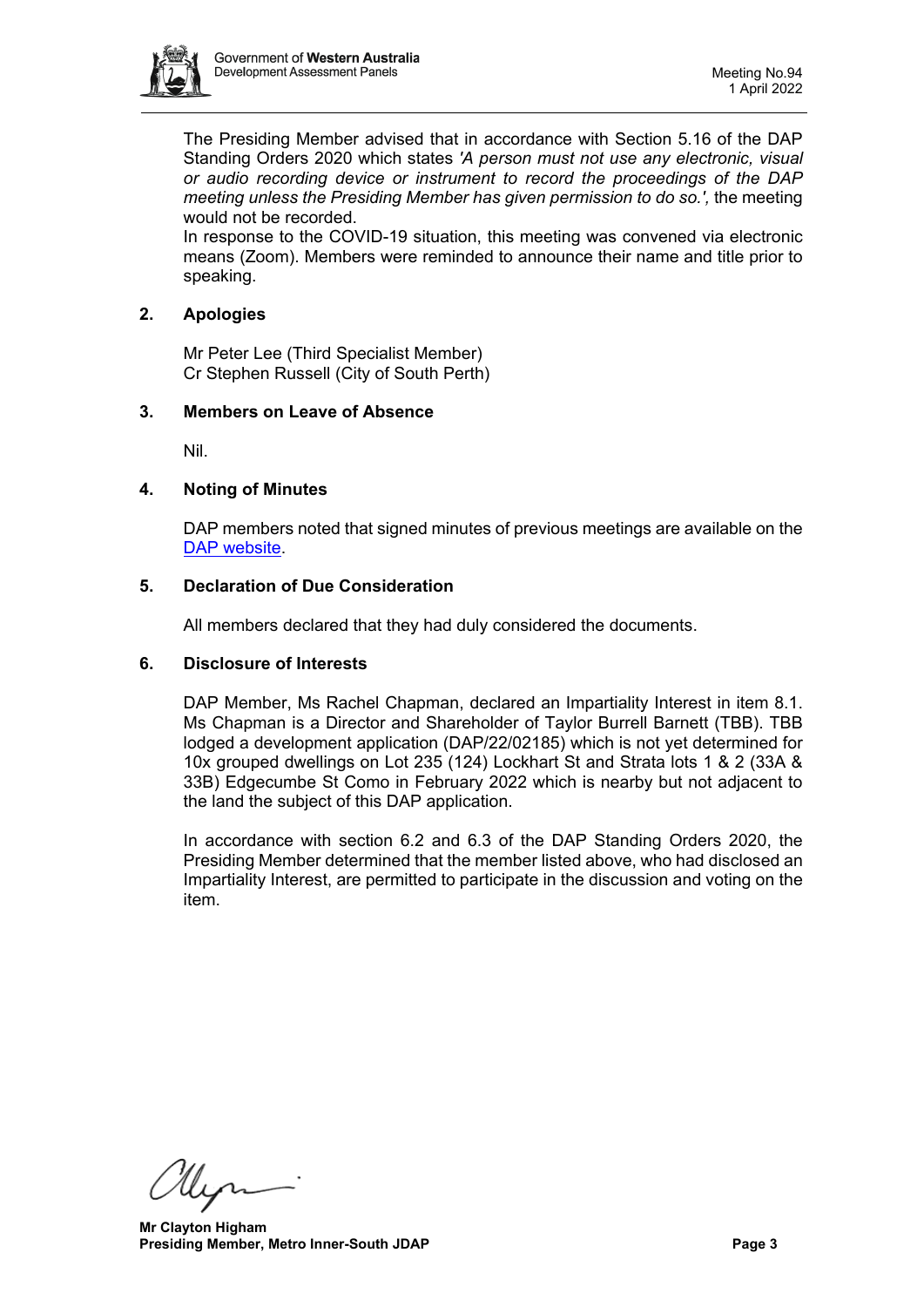

# <span id="page-3-0"></span>**7. Deputations and Presentations**

- **7.1** Mr Paul Nguyen (Shawmac) addressed the DAP in support of the recommendation for the application at Item 8.1 and responded to questions from the panel.
- **7.2** Mr Felipe Soto (Space Collective Architects) addressed the DAP in support of the recommendation for the application at Item 8.1 and responded to questions from the panel.
- **7.3** The City of South Perth addressed the DAP in relation to the application at Item 8.1 and responded to questions from the panel.

# <span id="page-3-1"></span>**8. Form 1 – Responsible Authority Reports – DAP Applications**

<span id="page-3-2"></span>**8.1 No. 3 & 3a (Lot 5) Davilak Street and Units 1-3, No. 135 (Lot 67) Robert Street, Como**

| Development Description: | Proposed Mixed Development in A 15 Storey |  |  |  |
|--------------------------|-------------------------------------------|--|--|--|
|                          | <b>Building</b>                           |  |  |  |
| Applicant:               | <b>Space Collective Architects</b>        |  |  |  |
| Owner:                   | Canaan PD 1 Pty Ltd                       |  |  |  |
| Responsible Authority:   | City of South Perth                       |  |  |  |
| DAP File No:             | DAP/21/02116                              |  |  |  |

# **REPORT RECOMMENDATION**

**Moved by:** Ms Rachel Chapman **Seconded by:** Mr Jason Hick

That the Metro Inner-South JDAP resolves to:

1. **Approve** DAP Application reference DAP/21/02116 and accompanying plans as included in **Attachment 1** in accordance with Clause 68 of Schedule 2 (Deemed Provisions) of the *Planning and Development (Local Planning Schemes) Regulations 2015*, and the provisions of the City of South Perth Town Planning Scheme No. 6., for the proposed mixed development comprising 106 multiple dwellings and three ground floor commercial tenancies in a 15 storey building at Lot 5, No. 3 & 3A Davilak Street and Lot 67, Units 1-3, No. 135 Robert Street, Como, subject to the following conditions:

# **Conditions**

- 1. Pursuant to clause 26 of the Metropolitan Region Scheme, this approval is deemed to be an approval under clause 24(1) of the Metropolitan Region Scheme.
- 2. This decision constitutes planning approval only and is valid for a period of four years from the date of approval. If the subject development is not substantially commenced within the specified period, the approval shall lapse and be of no further effect.

llin

**Mr Clayton Higham Presiding Member, Metro Inner-South JDAP Page 4 Page 4**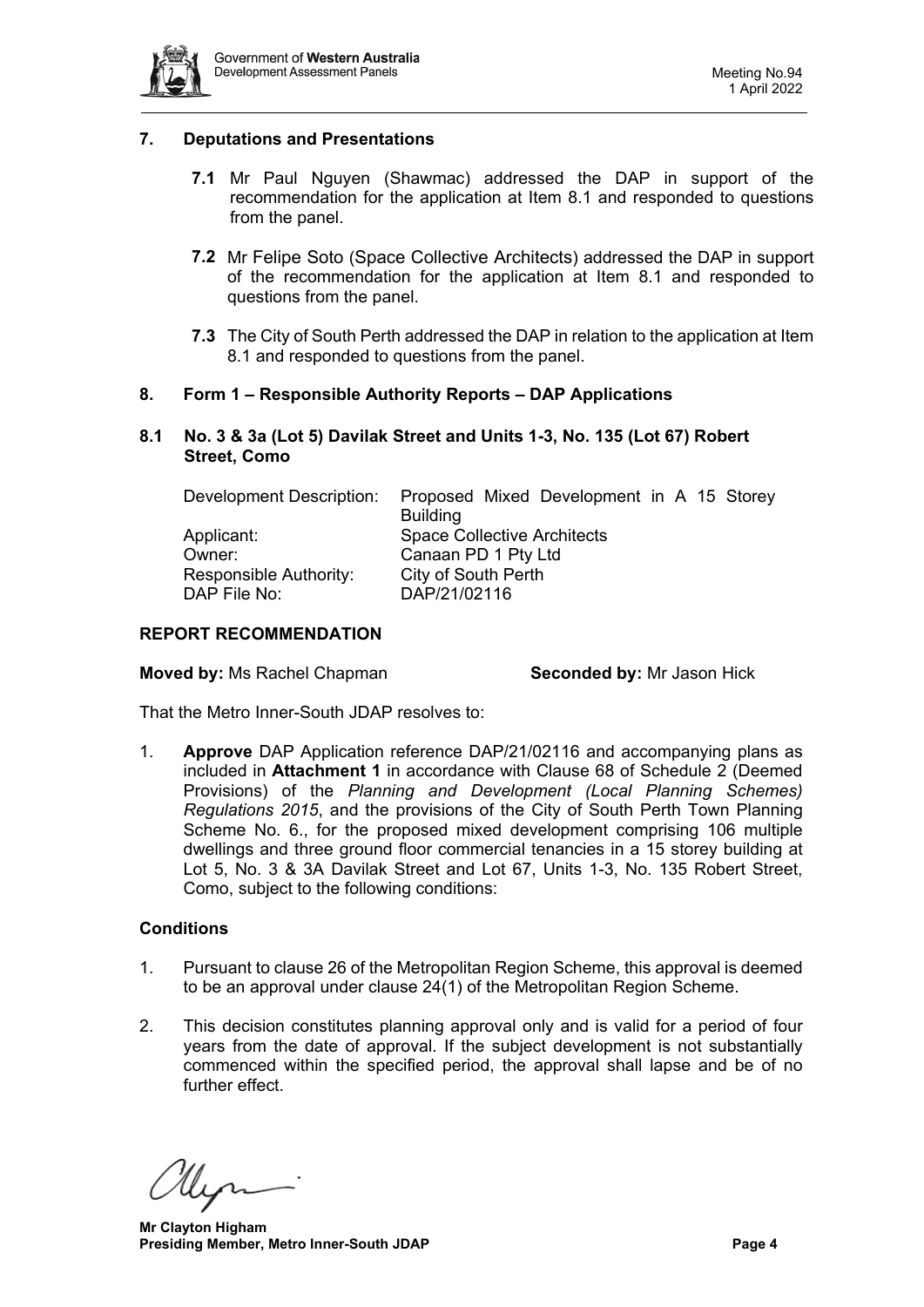

- 3. The development shall be in accordance with the approved plans unless otherwise authorised by the City of South Perth or where relevant the Metro Inner-South JDAP.
- 4. This approval does not pertain to the erection, placement and display of any advertisement other than what has been included in the approved drawings. A separate application is to be submitted and development approval is to be obtained for any proposed advertisements that are not exempt from requiring development approval of the local government.
- 5. The property shall not be used for the approval hereby granted until an inspection has been carried out by the City of South Perth and the City of South Perth being satisfied that the conditions of development approval have been complied with.

## Construction Management

- 6. Prior to the submission of a building permit application, a Construction Management Plan must be submitted to, and approved by, the City of South Perth. The Construction Management Plan must address the following issue, where applicable:
	- (i) Public safety and amenity;
	- (ii) Site plan and security;<br>(iii) Contact details of esse
	- Contact details of essential site personnel, construction period and operating hours;
	- (iv) Community information, consultation and complaints management plan;
	- (v) Noise, vibration, air and dust management;
	- (vi) Dilapidation reports of nearby properties;
	- (vii) Traffic, access and parking management;
	- (viii) Waste management and materials re-use;
	- (ix) Earthworks, excavation, land retention/piling methods and associated matters;
	- (x) Stormwater and sediment control;
	- (xi) Street tree management and protection;
	- (xii) Asbestos removal management plan; and/or
	- (xiii) Any other matter deemed to be relevant by the City of South Perth.

The Construction Management Plan must be complied with at all times during development, to the satisfaction of the City of South Perth.

#### Waste Management

7. Waste management shall occur in accordance with the Waste Management Plan prepared by Tallis Consultants, dated 9 March 2022 or as amended by the City of South Perth, and shall be implemented and adhered to at all times, to the satisfaction of the City of South Perth.

**Mr Clayton Higham Presiding Member, Metro Inner-South JDAP Page 5 Page 5**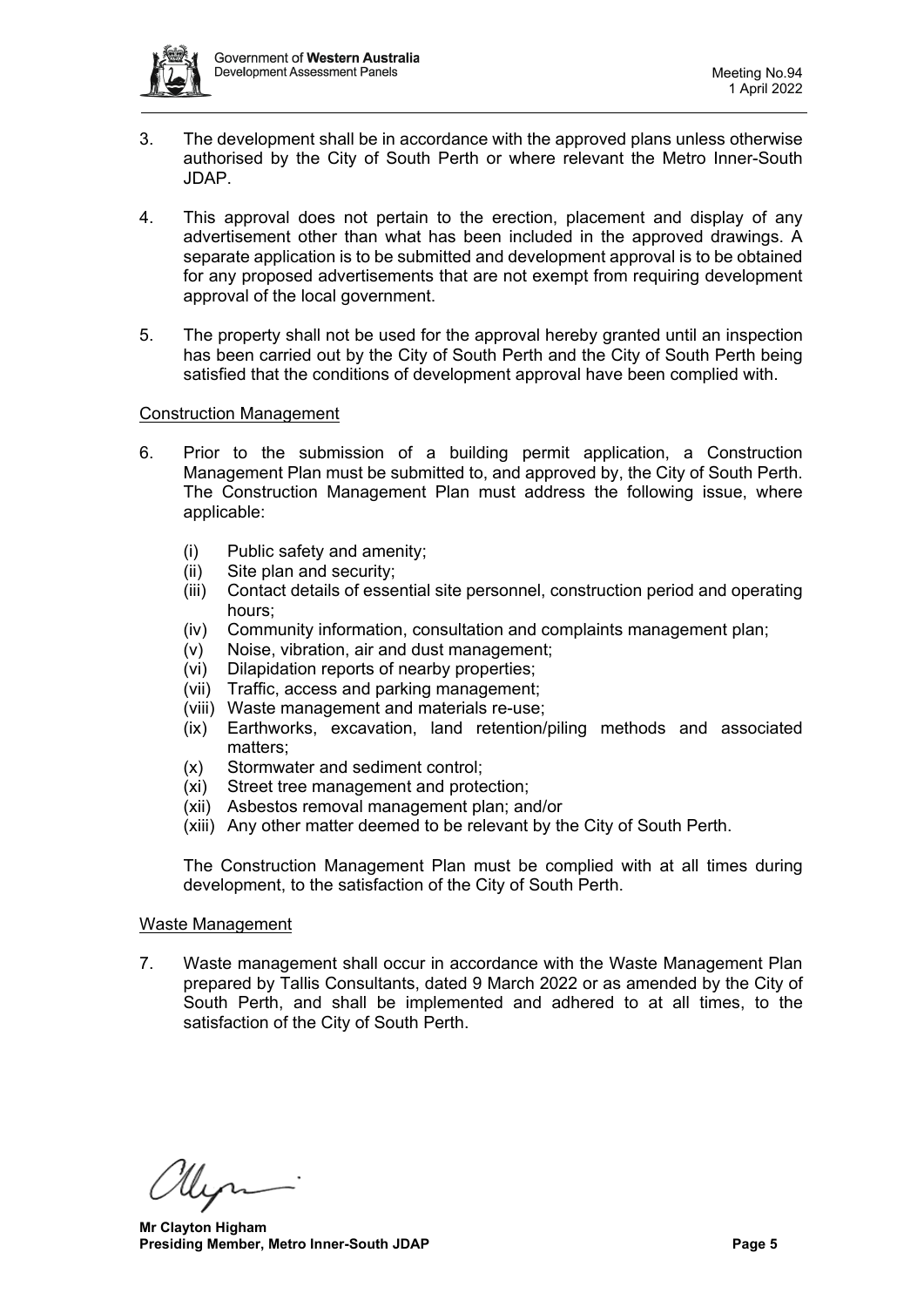

# Land Use

8. The use of the ground floor commercial tenancies  $(72m^2 \text{ and } 128 m^2)$  yet to be confirmed shall be consistent with the Canning Bridge Activity Centre Plan land uses.

# Liveable Housing Design Guidelines

9. Prior to the submission of a building permit application, certification completed by a Livable Housing Australia assessor confirming that the detailed design of 20% of the dwellings are compliant with the 'Silver Level' of the 'Livable Housing Design Guidelines' produced by Livable Housing Australia, must be submitted to, and approved in writing by, the City of South Perth. Prior to the submission of an occupancy permit application, all required design features shall be installed and operational.

# Landscaping

- 10. Prior to the submission of a building permit application, the finalised Landscaping Plan for the development site shall be submitted to and approved in writing by the City of South Perth.
- 11. Prior to submission of an occupancy permit application, landscaping areas shall be installed in accordance with the approved landscaping plan. All landscaping areas shall be maintained thereafter to the satisfaction of the City of South Perth.
- 12. Prior to submission of an occupancy permit application, all vegetation, structures, ground coverings and treatments within the Council verge area, aside from the crossover, are to be modified or reinstated to meet the provisions of the City's Verge Street Landscape Guidelines, to the satisfaction of the City of South Perth.
- 13. Prior to the submission of a building permit application, a tree protection zone shall be indicated on the plans and implemented during construction until occupancy stage, to protect both verge trees at all times, to the satisfaction of the City.
- 14. No street trees shall be removed, pruned or disturbed in any way, without prior approval from the City.

# Public Art

- 15. Prior to the submission of a building permit application, a public art concept for the subject development or alternatively a contribution to public art within the vicinity of the development, to the value of 1.0% of the total construction value of development (maximum \$500,000 contribution) shall be submitted and approved in writing by the City of South Perth. The approved public art concept shall be to the satisfaction of the City of South Perth.
- 16. Prior to the submission of an occupancy permit application, the approved public art shall be implemented and maintained thereafter, to the satisfaction of the City of South Perth.

**Mr Clayton Higham Presiding Member, Metro Inner-South JDAP Page 6 Page 6**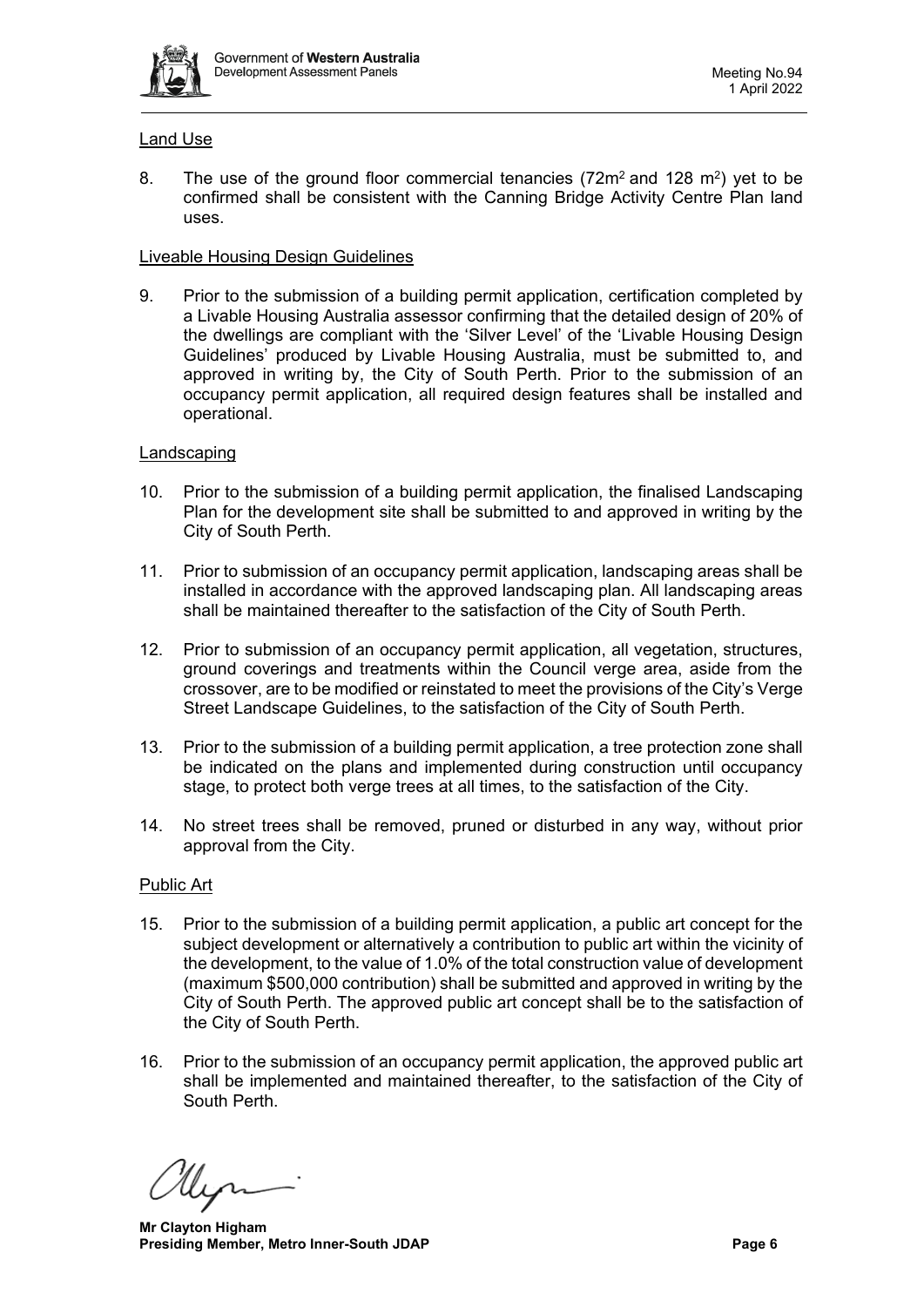

## Parking and Traffic Safety

- 17. A minimum of 11 visitor car bays for visitors to the residential component of the development are to be provided and marked accordingly.
- 18. Prior to the submission of a building permit application, a Parking and Access Management Plan for residents, staff and visitors of the building, must be submitted to, and approved in writing by, the City of South Perth. The approved Plan shall be implemented and adhered to all times, unless otherwise approved by the City of South Perth.
- 19. Prior to the submission of an occupancy permit application, the car parking bays shall be marked on site as indicated on the approved plans, and such car parking bays shall be maintained so that the delineation of parking bays remains clearly visible at all times, to the satisfaction of the City of South Perth.
- 20. Hard standing areas approved for the purpose of car parking or vehicle access shall be accessible at all times, maintained in good condition, free of potholes and dust and shall be adequately drained, to the satisfaction of the City of South Perth.
- 21. Prior to the submission of an occupancy permit application, the applicant shall supply certification confirming the constructed design of the design of the pedestrian ramps, car parks and vehicle access-ways are compliant with Australian Standards AS2890.1 and AS1428.1, to the satisfaction of the City of South Perth.
- 22. Prior to the submission of the relevant building permit application, the applicant shall submit details to confirm the provisioning of an electrical supply system to a minimum of 20 per cent of all car parking bays to allow for future capacity to supply electric vehicle charging points in the form of general power outlets (GPOs), to the satisfaction of the City of South Perth.
- 23. Prior to the issue of an occupancy permit, an electronic communication system linked to each residential unit in building shall be located at the security barrier to visitor parking bays, to the satisfaction of the City of South Perth.
- 24. The height of any wall, fence or other structure shall be no higher than 0.75 metres within 1.5 metres of where any driveway meets any public street and solid no higher than 1.2m when forward of the building line, to the satisfaction of the City of South Perth.
- 25. Prior to any works on the Council verge (Civil &/or Stormwater), approval of the proposed design to be obtained from the City of South Perth Asset & Design **Services**

# **Crossovers**

26. Prior to the submission of a building permit application, the applicant must be in receipt of an approved "Crossings Application" that confirms the design is to the satisfaction of the City of South Perth. The existing verge levels at the front property boundary and verge assets (inclusive of street trees) shall not be altered without prior approval of the City of South Perth.

**Mr Clayton Higham Presiding Member, Metro Inner-South JDAP Page 7 Page 7**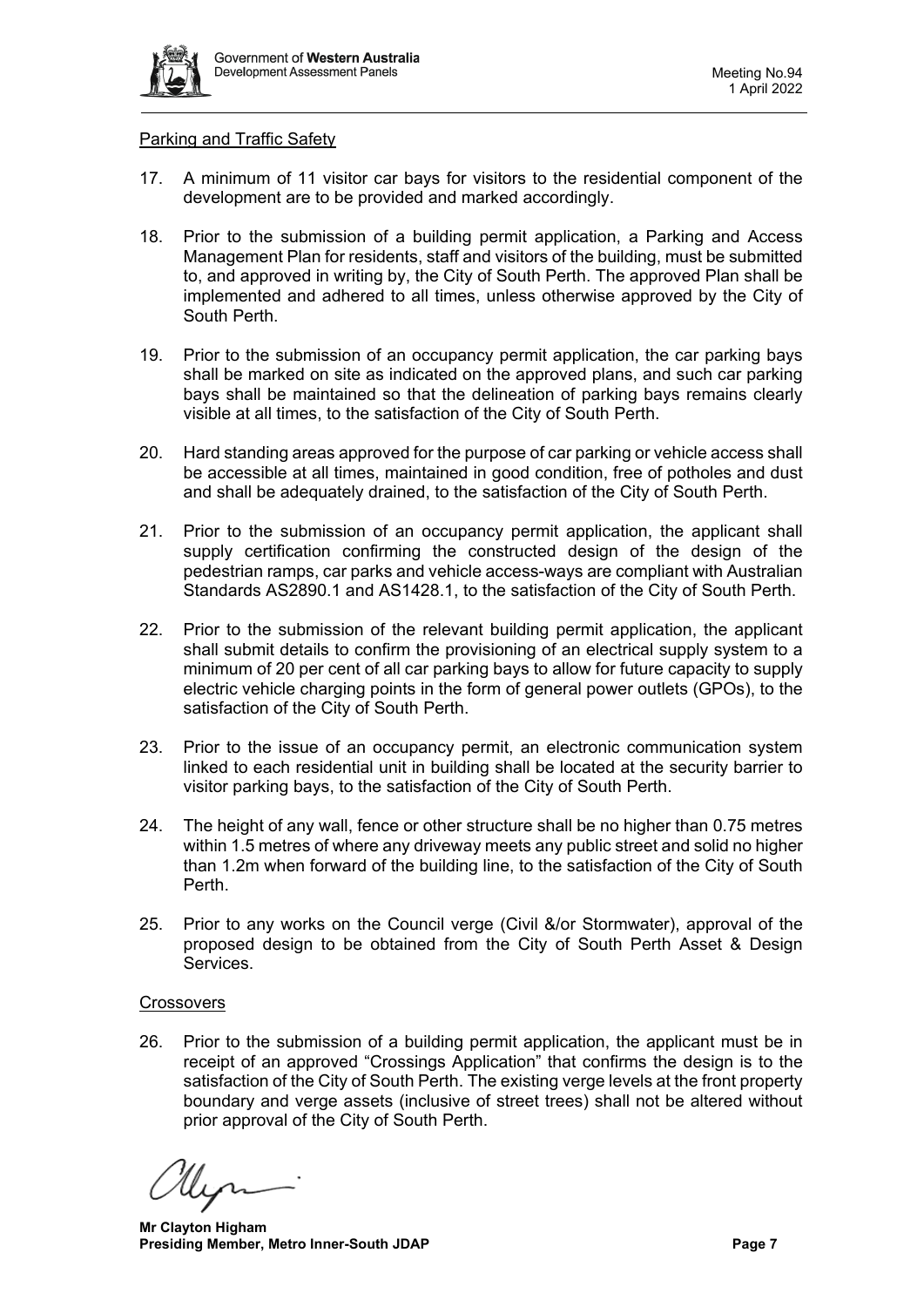

27. The existing crossovers shall be removed, and the verge and kerbing reinstated, to the satisfaction of the City of South Perth.

## Water Management

28. Prior to the submission of a building permit application, the applicant must be in receipt of an approved "Stormwater Drainage Application" that confirms the design is to the satisfaction of the City of South Perth.

## Building Design

- 29. The balconies are to be designed as naturally ventilated spaces that are not able to be fully enclosed, with no balcony treatments or furnishings being permitted that could substantially diminish the transparency of the balconies or obstruct views from the street, to the satisfaction of the City of South Perth.
- 30. All store rooms provided specifically for use in conjunction with 3 bedroom dwellings are to be a minimum of  $4.5<sup>m2</sup>$  in area. This revision shall be prepared to the satisfaction of the City of South Perth and incorporated into the plans submitted as part of the relevant building permit application.
- 31. All store room doors are to open outwards and be marked on the plans accordingly, to the satisfaction of the City of South Perth.
- 32. The roof terrace canopy structures shall be open roof structures (for the purpose of conforming to the Canning Bridge Activity Centre Plan building height requirements), to the satisfaction of the City of South Perth.
- 33. Prior to the submission of a building permit application, the applicant is to submit a final material, colours and finishes schedule to the satisfaction of the City of South Perth, on advice from the City of South Perth Design Review Panel. Prior to submission of an occupancy permit application, the endorsed material and finishes schedule shall be implemented into the building design and maintained thereafter to the satisfaction of the City of South Perth.
- 34. Prior to the submission of an occupancy permit application, boundary walls on or adjacent to the lot boundaries are to be finished externally to the same standard as the rest of the development and maintained thereafter, to the satisfaction of the City of South Perth.

#### **Sustainability**

35. The development is to achieve the equivalence of a 5 Star Green Star design rating. All recommendations contained within the Sustainable Design Strategy Report dated 12 October 2021, prepared for this development by Cadds Group are to be implemented in full. Prior to the submission of a building permit application, the applicant is to submit an updated sustainability report confirming the final green star strategy that will guide the construction stage and further demonstrate an equivalent sustainable design rating is to be achieved.

**Mr Clayton Higham Presiding Member, Metro Inner-South JDAP Page 8**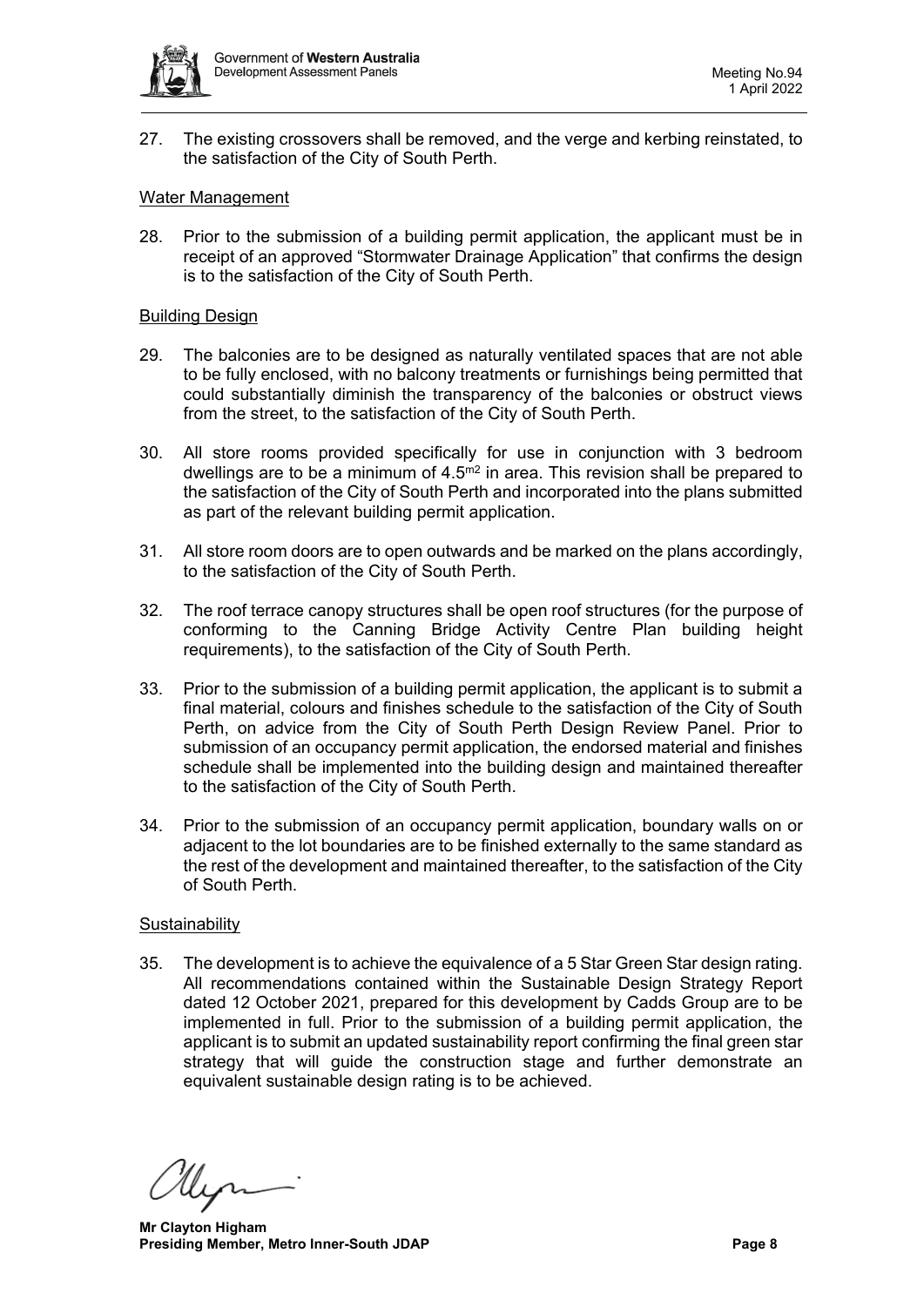

## Noise Management

- 36. All of the recommended measures included in the Acoustic Report prepared by Herring Storer Acoustics, dated September 2021 (Ref: 28385-1-21332), are to be implemented in full with the final plans being certified by a qualified acoustic consultant confirming the development incorporates the recommendations prior to submission of the relevant building permit application. All noise attenuation measures, identified by the Acoustic Report shall be implemented and adhered to at all times, to the satisfaction of the City of South Perth.
- 37. Prior to the submission of a building permit application, an Acoustic Report, completed by a suitably qualified acoustic engineer, and demonstrating that potential noise from the proposed development will comply with the Environmental Protection (Noise) Regulations 1997, must be submitted to, and approved in writing by, the City of South Perth. The approved Acoustic Report, including any specifications, requirements and recommendations cited in the report plus any additional requirements by the City of South Perth, shall be implemented and adhered to all times, including being incorporated into the building permit application documentation, to the satisfaction of the City of South Perth.

## Utilities and Facilities

- 38. External fixtures such as air-conditioning infrastructure shall be integrated into the design of the building so as to not be visually obtrusive when viewed from the street and to protect the visual amenity of residents in neighbouring properties, to the satisfaction of the City of South Perth.
- 39. All fencing and blank walls at ground level are to be treated with a non-sacrificial anti-graffiti coating to discourage potential graffiti and/or be decorated in such a way to reduce the effect of blank facades, in accordance with Requirements 15.1 and 16.1 of the Canning Bridge Activity Centre Plan.

# Safety and Lighting

- 40. Prior to the submission of a building permit application, details of the proposed lighting to pathways, communal areas and car parking areas shall be provided to the satisfaction of the City of South Perth.
- 41. Prior to the submission of an occupancy permit application, the approved lighting plan shall be installed and maintained thereafter, to the satisfaction of the City of South Perth.

**Mr Clayton Higham Presiding Member, Metro Inner-South JDAP Page 9 Page 9**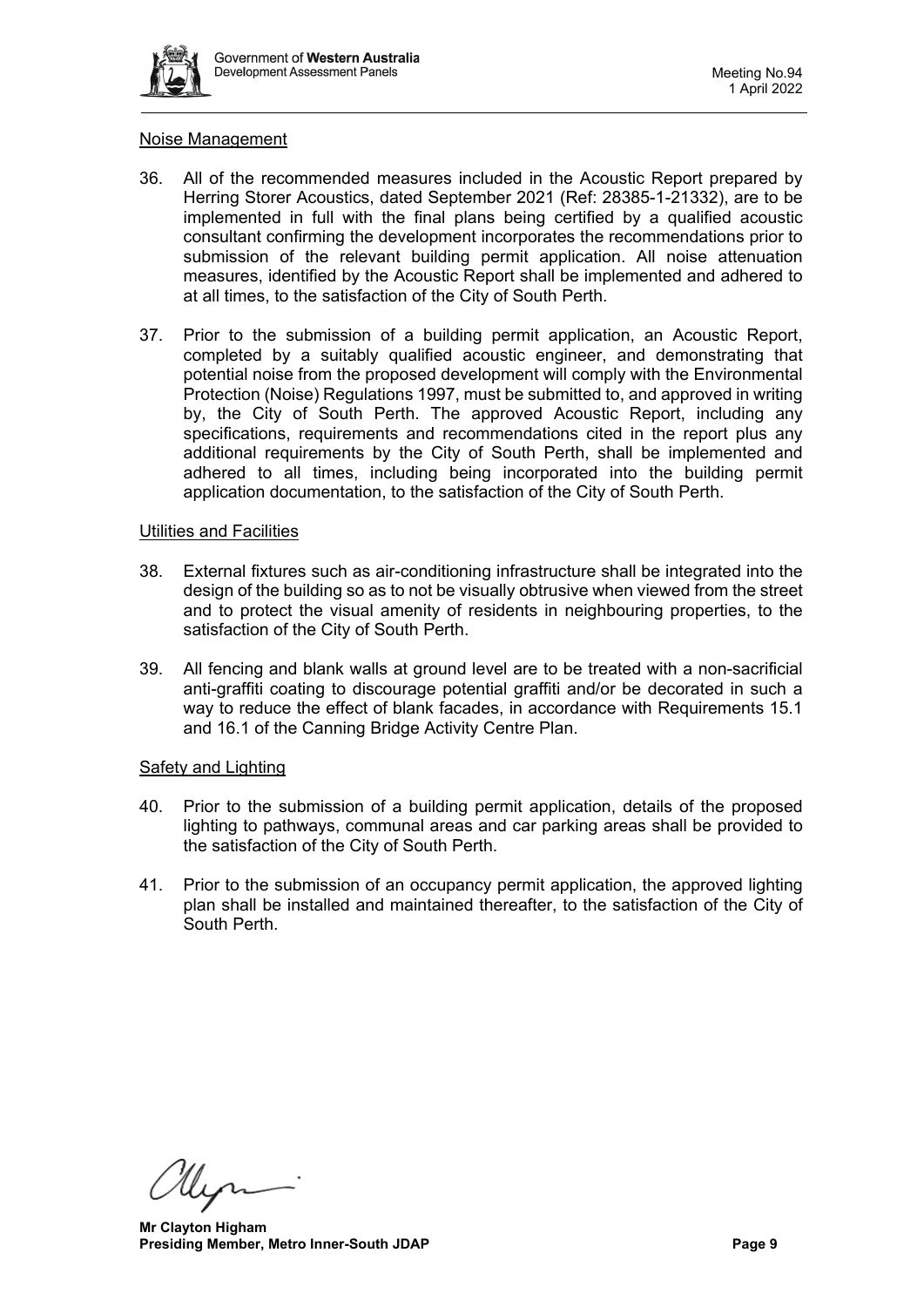

## Road Reservation

- 42. In accordance with correspondence from Main Roads WA, dated 3 March 2022, the following conditions are to be satisfied by the applicant:
	- i. No part of the development is to encroach into the Primary Regional Road Reservation (Kwinana Freeway). This includes any part of the development below ground level.
	- ii. Prior to the issue of a building permit Lot 67 Robert Street and Lot 8 Davilak Street are to be amalgamated.
	- iii. Maintenance of the wall built to boundary with Kwinana Freeway road reservation is the responsibility of the landowner(s)/developer(s).
	- iv. The noise sensitive component of this development adjacent to a major transport corridor must implement measures to ameliorate the impact of transport noise. The development is to comply with WAPC State Planning Policy 5.4 Road and Rail and implement Noise Insulation "Deemed to Comply" packages for the residential component of this development.
	- v. Prior to the occupation of the building, certification from a qualified acoustic consultant is to be submitted confirming Condition iv. has been achieved. This certification must be provided to the City of South Perth.
	- vi. Prior to the occupation of the building a notification, pursuant to Section 70A of the Transfer of Land Act 1893 is to be placed on the certificates of title of the lots. The notification is to state as follows:

'The lots are situated in the vicinity of a transport corridor and are currently affected, or may in future be affected by transport noise.'

- vii. Stormwater discharge (if any) shall not be discharged into the Kwinana Freeway Road Reserve or the widened road reservation.
- viii. Anti-graffiti coating is to be applied to the wall abutting the Kwinana Freeway Road Reservation to the specifications of Main Roads.

# **Advice Notes**

- 1. If an applicant or owner is aggrieved by this determination, there is a right of review by the State Administration Tribunal in accordance with the *Planning and Development Act 2005* Part 14. An application must be made within 28 days of the determination.
- 2. This is a notice of determination on application for development approval issued in accordance with the *Planning and Development Act 2005,* the *Planning and Development (Local Planning Schemes) Regulations 2015*, the City of South Perth Town Planning Scheme No. 6, and related policies. It is not a building permit or an approval to carry out development under any other law. It is the responsibility of the applicant/owner to obtain any other necessary approvals, consents and licences required under any other law, and to commence and carry out development in accordance with all relevant laws.

**Mr Clayton Higham Presiding Member, Metro Inner-South JDAP Page 10 Page 10**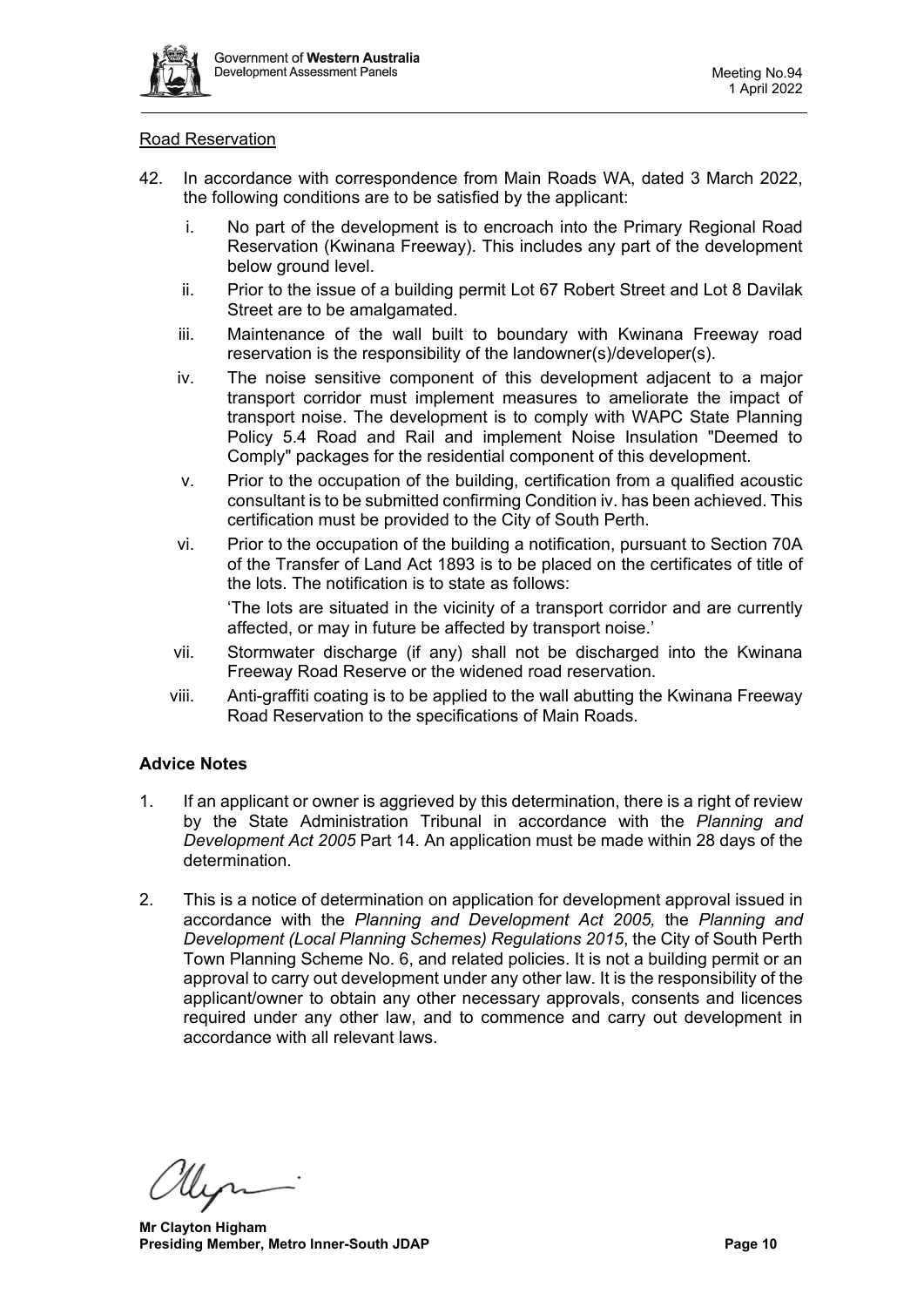

# **AMENDING MOTION 1**

**Moved by: Cr Glenn Cridland <b>Seconded by: Cr Carl Celedin** 

That Condition No.17 be amended to read as follows:

*A minimum of 11 14 visitor car bays for visitors to the residential component of the development are to be provided onsite and marked accordingly. The parking bays shown on the street are to be removed and the verge landscaped appropriately.*

**The Amending Motion was put and CARRIED UNANIMOUSLY.**

**REASON: The panel members expressed concern over the shortfall in visitor parking and noted the problem with regard to the increased use of the available street parking in the locality. Given that the proposed development has an excess of on-site residential parking it was considered appropriate that the shortfall in visitor parking be met on-site and that the proposed embayments for street parking be appropriately landscaped.**

## **REPORT RECOMMENDATION (AS AMENDED)**

That the Metro Inner-South JDAP resolves to:

1. **Approve** DAP Application reference DAP/21/02116 and accompanying plans as included in **Attachment 1** in accordance with Clause 68 of Schedule 2 (Deemed Provisions) of the *Planning and Development (Local Planning Schemes) Regulations 2015*, and the provisions of the City of South Perth Town Planning Scheme No. 6., for the proposed mixed development comprising 106 multiple dwellings and three ground floor commercial tenancies in a 15 storey building at Lot 5, No. 3 & 3A Davilak Street and Lot 67, Units 1-3, No. 135 Robert Street, Como, subject to the following conditions:

#### **Conditions**

- 1. Pursuant to clause 26 of the Metropolitan Region Scheme, this approval is deemed to be an approval under clause 24(1) of the Metropolitan Region Scheme.
- 2. This decision constitutes planning approval only and is valid for a period of four years from the date of approval. If the subject development is not substantially commenced within the specified period, the approval shall lapse and be of no further effect.
- 3. The development shall be in accordance with the approved plans unless otherwise authorised by the City of South Perth or where relevant the Metro Inner-South JDAP.

Uyn

**Mr Clayton Higham Presiding Member, Metro Inner-South JDAP Page 11 Page 11**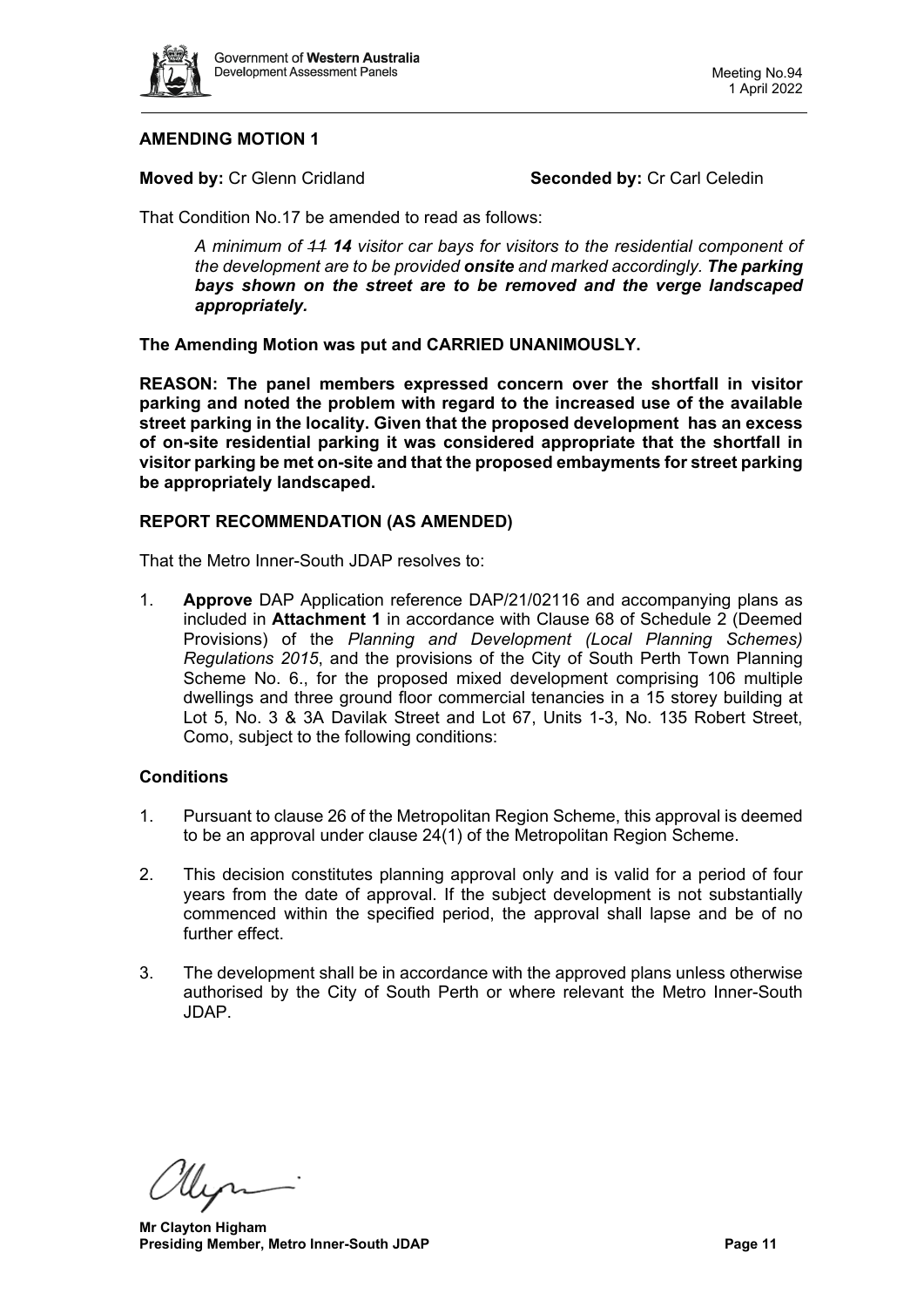

- 4. This approval does not pertain to the erection, placement and display of any advertisement other than what has been included in the approved drawings. A separate application is to be submitted and development approval is to be obtained for any proposed advertisements that are not exempt from requiring development approval of the local government.
- 5. The property shall not be used for the approval hereby granted until an inspection has been carried out by the City of South Perth and the City of South Perth being satisfied that the conditions of development approval have been complied with.

## Construction Management

- 6. Prior to the submission of a building permit application, a Construction Management Plan must be submitted to, and approved by, the City of South Perth. The Construction Management Plan must address the following issue, where applicable:
	- (i) Public safety and amenity;
	- (ii) Site plan and security;
	- (iii) Contact details of essential site personnel, construction period and operating hours;
	- (iv) Community information, consultation and complaints management plan;
	- (v) Noise, vibration, air and dust management;<br>(vi) Dilapidation reports of nearby properties:
	- Dilapidation reports of nearby properties;
	- (vii) Traffic, access and parking management;
	- (viii) Waste management and materials re-use;
	- (ix) Earthworks, excavation, land retention/piling methods and associated matters;
	- (x) Stormwater and sediment control;
	- (xi) Street tree management and protection;
	- (xii) Asbestos removal management plan; and/or
	- (xiii) Any other matter deemed to be relevant by the City of South Perth.

The Construction Management Plan must be complied with at all times during development, to the satisfaction of the City of South Perth.

#### Waste Management

7. Waste management shall occur in accordance with the Waste Management Plan prepared by Tallis Consultants, dated 9 March 2022 or as amended by the City of South Perth, and shall be implemented and adhered to at all times, to the satisfaction of the City of South Perth.

#### Land Use

8. The use of the ground floor commercial tenancies  $(72m^2 \text{ and } 128 m^2)$  yet to be confirmed shall be consistent with the Canning Bridge Activity Centre Plan land uses.

**Mr Clayton Higham Presiding Member, Metro Inner-South JDAP Page 12 Page 12**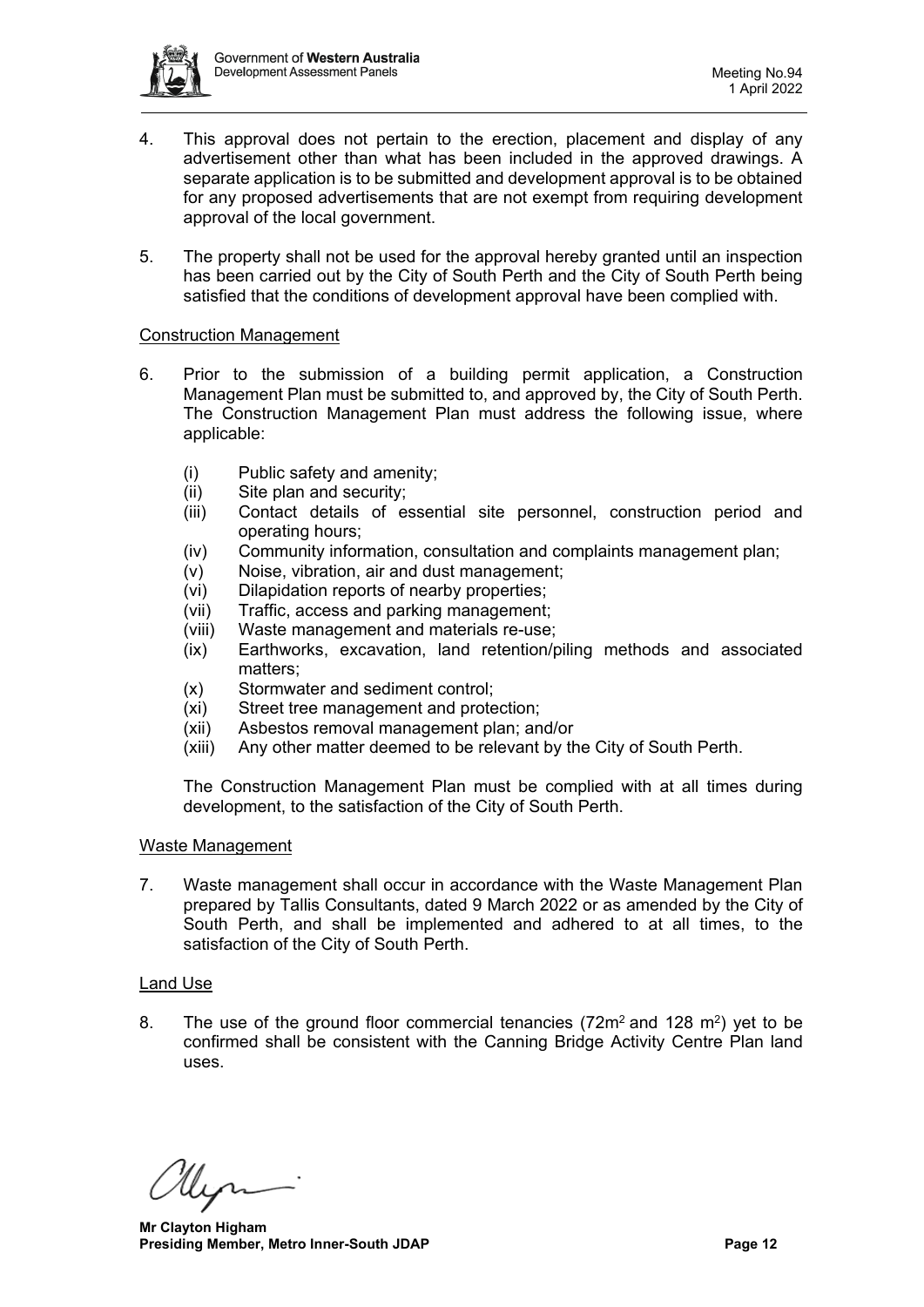

## Liveable Housing Design Guidelines

9. Prior to the submission of a building permit application, certification completed by a Livable Housing Australia assessor confirming that the detailed design of 20% of the dwellings are compliant with the 'Silver Level' of the 'Livable Housing Design Guidelines' produced by Livable Housing Australia, must be submitted to, and approved in writing by, the City of South Perth. Prior to the submission of an occupancy permit application, all required design features shall be installed and operational.

#### Landscaping

- 10. Prior to the submission of a building permit application, the finalised Landscaping Plan for the development site shall be submitted to and approved in writing by the City of South Perth.
- 11. Prior to submission of an occupancy permit application, landscaping areas shall be installed in accordance with the approved landscaping plan. All landscaping areas shall be maintained thereafter to the satisfaction of the City of South Perth.
- 12. Prior to submission of an occupancy permit application, all vegetation, structures, ground coverings and treatments within the Council verge area, aside from the crossover, are to be modified or reinstated to meet the provisions of the City's Verge Street Landscape Guidelines, to the satisfaction of the City of South Perth.
- 13. Prior to the submission of a building permit application, a tree protection zone shall be indicated on the plans and implemented during construction until occupancy stage, to protect both verge trees at all times, to the satisfaction of the City.
- 14. No street trees shall be removed, pruned or disturbed in any way, without prior approval from the City.

#### Public Art

- 15. Prior to the submission of a building permit application, a public art concept for the subject development or alternatively a contribution to public art within the vicinity of the development, to the value of 1.0% of the total construction value of development (maximum \$500,000 contribution) shall be submitted and approved in writing by the City of South Perth. The approved public art concept shall be to the satisfaction of the City of South Perth.
- 16. Prior to the submission of an occupancy permit application, the approved public art shall be implemented and maintained thereafter, to the satisfaction of the City of South Perth.

**Mr Clayton Higham Presiding Member, Metro Inner-South JDAP Page 13 Page 13**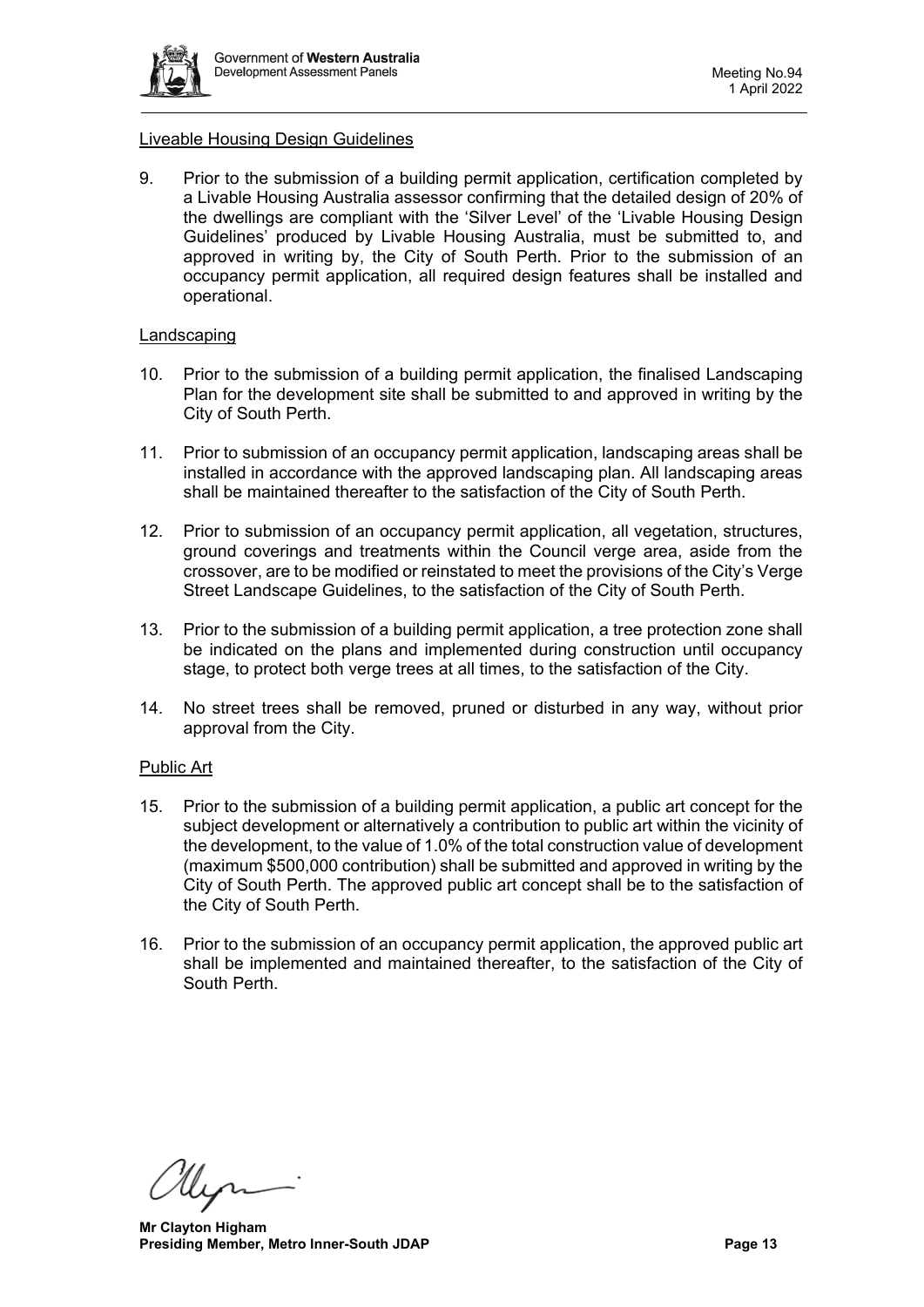

#### Parking and Traffic Safety

- 17. A minimum of 14 visitor car bays for visitors to the residential component of the development are to be provided onsite and marked accordingly. The parking bays shown on the street are to be removed and landscaped appropriately.
- 18. Prior to the submission of a building permit application, a Parking and Access Management Plan for residents, staff and visitors of the building, must be submitted to, and approved in writing by, the City of South Perth. The approved Plan shall be implemented and adhered to all times, unless otherwise approved by the City of South Perth.
- 19. Prior to the submission of an occupancy permit application, the car parking bays shall be marked on site as indicated on the approved plans, and such car parking bays shall be maintained so that the delineation of parking bays remains clearly visible at all times, to the satisfaction of the City of South Perth.
- 20. Hard standing areas approved for the purpose of car parking or vehicle access shall be accessible at all times, maintained in good condition, free of potholes and dust and shall be adequately drained, to the satisfaction of the City of South Perth.
- 21. Prior to the submission of an occupancy permit application, the applicant shall supply certification confirming the constructed design of the design of the pedestrian ramps, car parks and vehicle access-ways are compliant with Australian Standards AS2890.1 and AS1428.1, to the satisfaction of the City of South Perth.
- 22. Prior to the submission of the relevant building permit application, the applicant shall submit details to confirm the provisioning of an electrical supply system to a minimum of 20 per cent of all car parking bays to allow for future capacity to supply electric vehicle charging points in the form of general power outlets (GPOs), to the satisfaction of the City of South Perth.
- 23. Prior to the issue of an occupancy permit, an electronic communication system linked to each residential unit in building shall be located at the security barrier to visitor parking bays, to the satisfaction of the City of South Perth.
- 24. The height of any wall, fence or other structure shall be no higher than 0.75 metres within 1.5 metres of where any driveway meets any public street and solid no higher than 1.2m when forward of the building line, to the satisfaction of the City of South Perth.
- 25. Prior to any works on the Council verge (Civil &/or Stormwater), approval of the proposed design to be obtained from the City of South Perth Asset & Design Services.

**Mr Clayton Higham Presiding Member, Metro Inner-South JDAP Page 14 Page 14**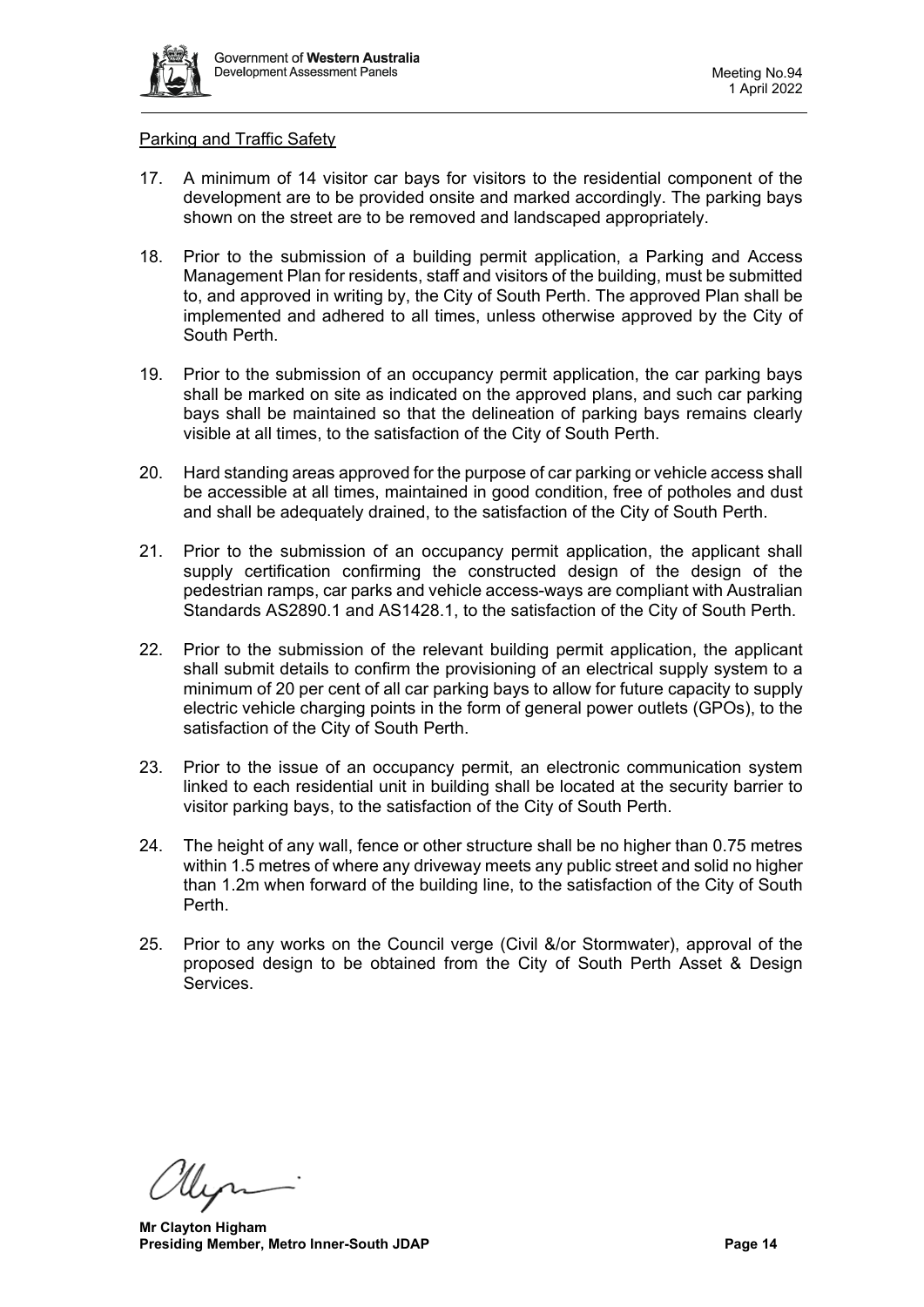

## **Crossovers**

- 26. Prior to the submission of a building permit application, the applicant must be in receipt of an approved "Crossings Application" that confirms the design is to the satisfaction of the City of South Perth. The existing verge levels at the front property boundary and verge assets (inclusive of street trees) shall not be altered without prior approval of the City of South Perth.
- 27. The existing crossovers shall be removed, and the verge and kerbing reinstated, to the satisfaction of the City of South Perth.

## Water Management

28. Prior to the submission of a building permit application, the applicant must be in receipt of an approved "Stormwater Drainage Application" that confirms the design is to the satisfaction of the City of South Perth.

## Building Design

- 29. The balconies are to be designed as naturally ventilated spaces that are not able to be fully enclosed, with no balcony treatments or furnishings being permitted that could substantially diminish the transparency of the balconies or obstruct views from the street, to the satisfaction of the City of South Perth.
- 30. All store rooms provided specifically for use in conjunction with 3 bedroom dwellings are to be a minimum of  $4.5<sup>m2</sup>$  in area. This revision shall be prepared to the satisfaction of the City of South Perth and incorporated into the plans submitted as part of the relevant building permit application.
- 31. All store room doors are to open outwards and be marked on the plans accordingly, to the satisfaction of the City of South Perth.
- 32. The roof terrace canopy structures shall be open roof structures (for the purpose of conforming to the Canning Bridge Activity Centre Plan building height requirements), to the satisfaction of the City of South Perth.
- 33. Prior to the submission of a building permit application, the applicant is to submit a final material, colours and finishes schedule to the satisfaction of the City of South Perth, on advice from the City of South Perth Design Review Panel. Prior to submission of an occupancy permit application, the endorsed material and finishes schedule shall be implemented into the building design and maintained thereafter to the satisfaction of the City of South Perth.
- 34. Prior to the submission of an occupancy permit application, boundary walls on or adjacent to the lot boundaries are to be finished externally to the same standard as the rest of the development and maintained thereafter, to the satisfaction of the City of South Perth.

**Mr Clayton Higham Presiding Member, Metro Inner-South JDAP Page 15 Page 15**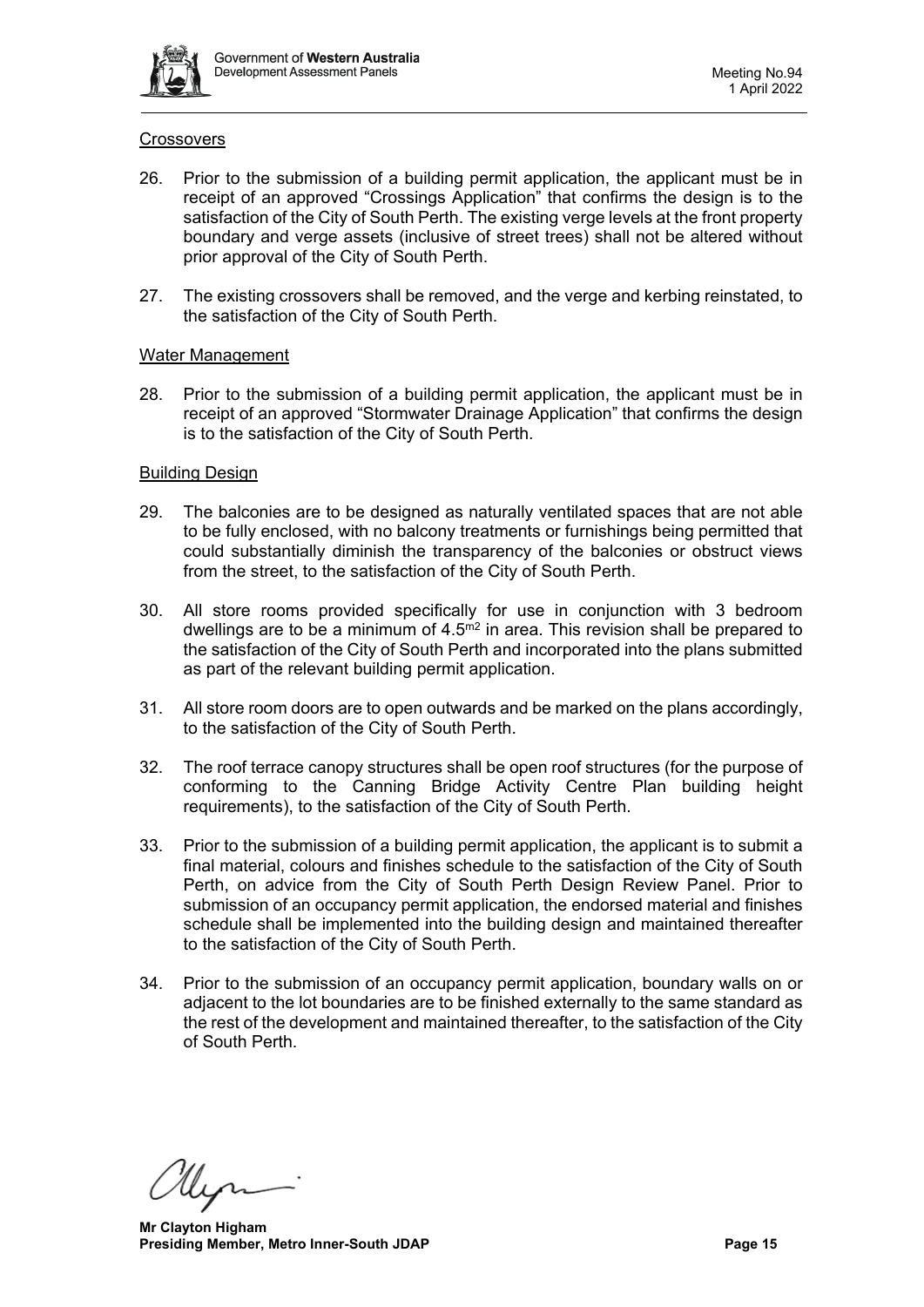

# **Sustainability**

35. The development is to achieve the equivalence of a 5 Star Green Star design rating. All recommendations contained within the Sustainable Design Strategy Report dated 12 October 2021, prepared for this development by Cadds Group are to be implemented in full. Prior to the submission of a building permit application, the applicant is to submit an updated sustainability report confirming the final green star strategy that will guide the construction stage and further demonstrate an equivalent sustainable design rating is to be achieved.

#### Noise Management

- 36. All of the recommended measures included in the Acoustic Report prepared by Herring Storer Acoustics, dated September 2021 (Ref: 28385-1-21332), are to be implemented in full with the final plans being certified by a qualified acoustic consultant confirming the development incorporates the recommendations prior to submission of the relevant building permit application. All noise attenuation measures, identified by the Acoustic Report shall be implemented and adhered to at all times, to the satisfaction of the City of South Perth.
- 37. Prior to the submission of a building permit application, an Acoustic Report, completed by a suitably qualified acoustic engineer, and demonstrating that potential noise from the proposed development will comply with the Environmental Protection (Noise) Regulations 1997, must be submitted to, and approved in writing by, the City of South Perth. The approved Acoustic Report, including any specifications, requirements and recommendations cited in the report plus any additional requirements by the City of South Perth, shall be implemented and adhered to all times, including being incorporated into the building permit application documentation, to the satisfaction of the City of South Perth.

#### Utilities and Facilities

- 38. External fixtures such as air-conditioning infrastructure shall be integrated into the design of the building so as to not be visually obtrusive when viewed from the street and to protect the visual amenity of residents in neighbouring properties, to the satisfaction of the City of South Perth.
- 39. All fencing and blank walls at ground level are to be treated with a non-sacrificial anti-graffiti coating to discourage potential graffiti and/or be decorated in such a way to reduce the effect of blank facades, in accordance with Requirements 15.1 and 16.1 of the Canning Bridge Activity Centre Plan.

## **Safety and Lighting**

- 40. Prior to the submission of a building permit application, details of the proposed lighting to pathways, communal areas and car parking areas shall be provided to the satisfaction of the City of South Perth.
- 41. Prior to the submission of an occupancy permit application, the approved lighting plan shall be installed and maintained thereafter, to the satisfaction of the City of South Perth.

**Mr Clayton Higham Presiding Member, Metro Inner-South JDAP Page 16 Page 16**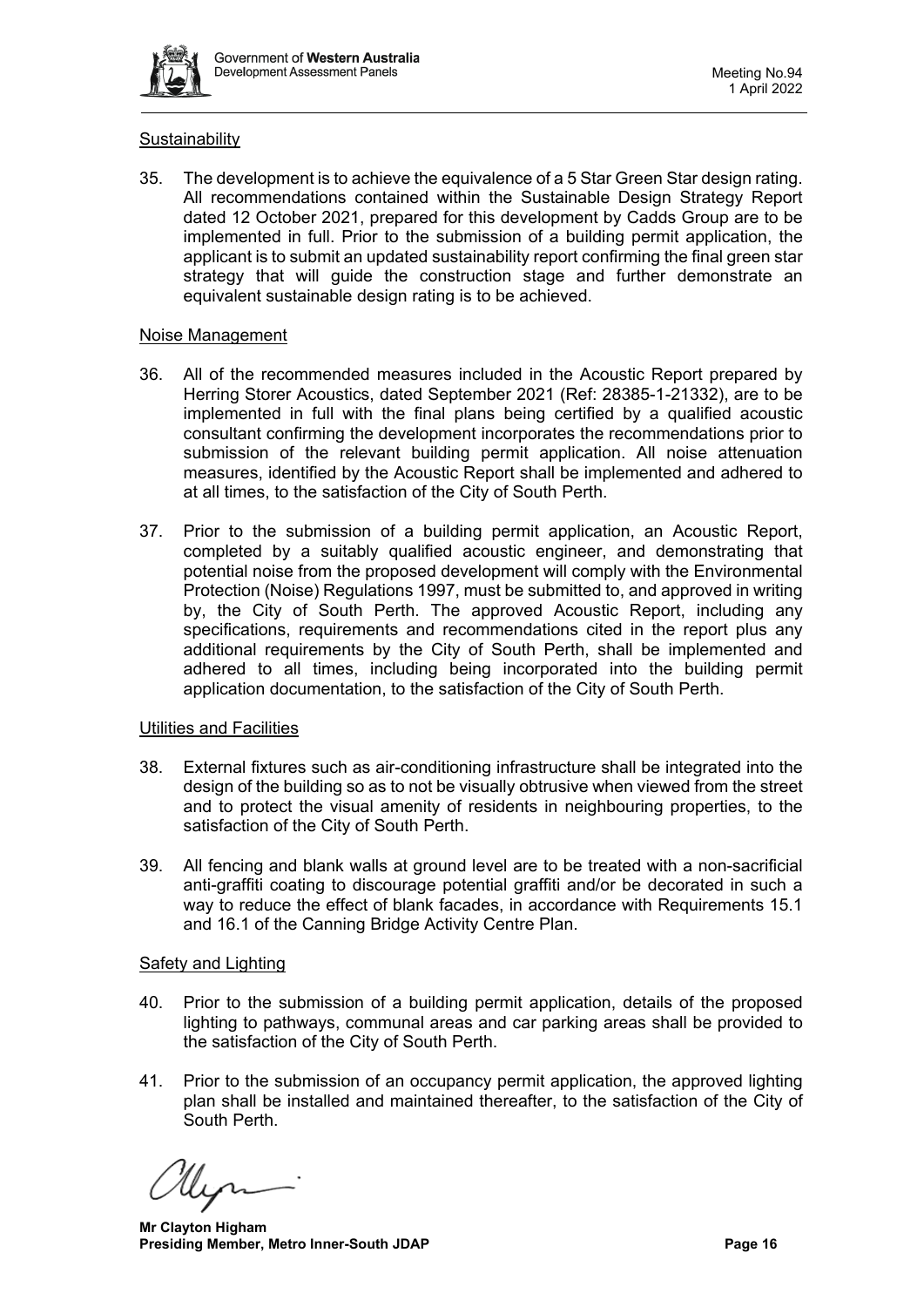

## Road Reservation

- 42. In accordance with correspondence from Main Roads WA, dated 3 March 2022, the following conditions are to be satisfied by the applicant:
	- i. No part of the development is to encroach into the Primary Regional Road Reservation (Kwinana Freeway). This includes any part of the development below ground level.
	- ii. Prior to the issue of a building permit Lot 67 Robert Street and Lot 8 Davilak Street are to be amalgamated.
	- iii. Maintenance of the wall built to boundary with Kwinana Freeway road reservation is the responsibility of the landowner(s)/developer(s).
	- iv. The noise sensitive component of this development adjacent to a major transport corridor must implement measures to ameliorate the impact of transport noise. The development is to comply with WAPC State Planning Policy 5.4 Road and Rail and implement Noise Insulation "Deemed to Comply" packages for the residential component of this development.
	- v. Prior to the occupation of the building, certification from a qualified acoustic consultant is to be submitted confirming Condition iv. has been achieved. This certification must be provided to the City of South Perth.
	- vi. Prior to the occupation of the building a notification, pursuant to Section 70A of the Transfer of Land Act 1893 is to be placed on the certificates of title of the lots. The notification is to state as follows:

'The lots are situated in the vicinity of a transport corridor and are currently affected, or may in future be affected by transport noise.'

- vii. Stormwater discharge (if any) shall not be discharged into the Kwinana Freeway Road Reserve or the widened road reservation.
- viii. Anti-graffiti coating is to be applied to the wall abutting the Kwinana Freeway Road Reservation to the specifications of Main Roads.

# **Advice Notes**

- 1. If an applicant or owner is aggrieved by this determination, there is a right of review by the State Administration Tribunal in accordance with the *Planning and Development Act 2005* Part 14. An application must be made within 28 days of the determination.
- 2. This is a notice of determination on application for development approval issued in accordance with the *Planning and Development Act 2005,* the *Planning and Development (Local Planning Schemes) Regulations 2015*, the City of South Perth Town Planning Scheme No. 6, and related policies. It is not a building permit or an approval to carry out development under any other law. It is the responsibility of the applicant/owner to obtain any other necessary approvals, consents and licences required under any other law, and to commence and carry out development in accordance with all relevant laws.

**Mr Clayton Higham Presiding Member, Metro Inner-South JDAP Page 17 Page 17**